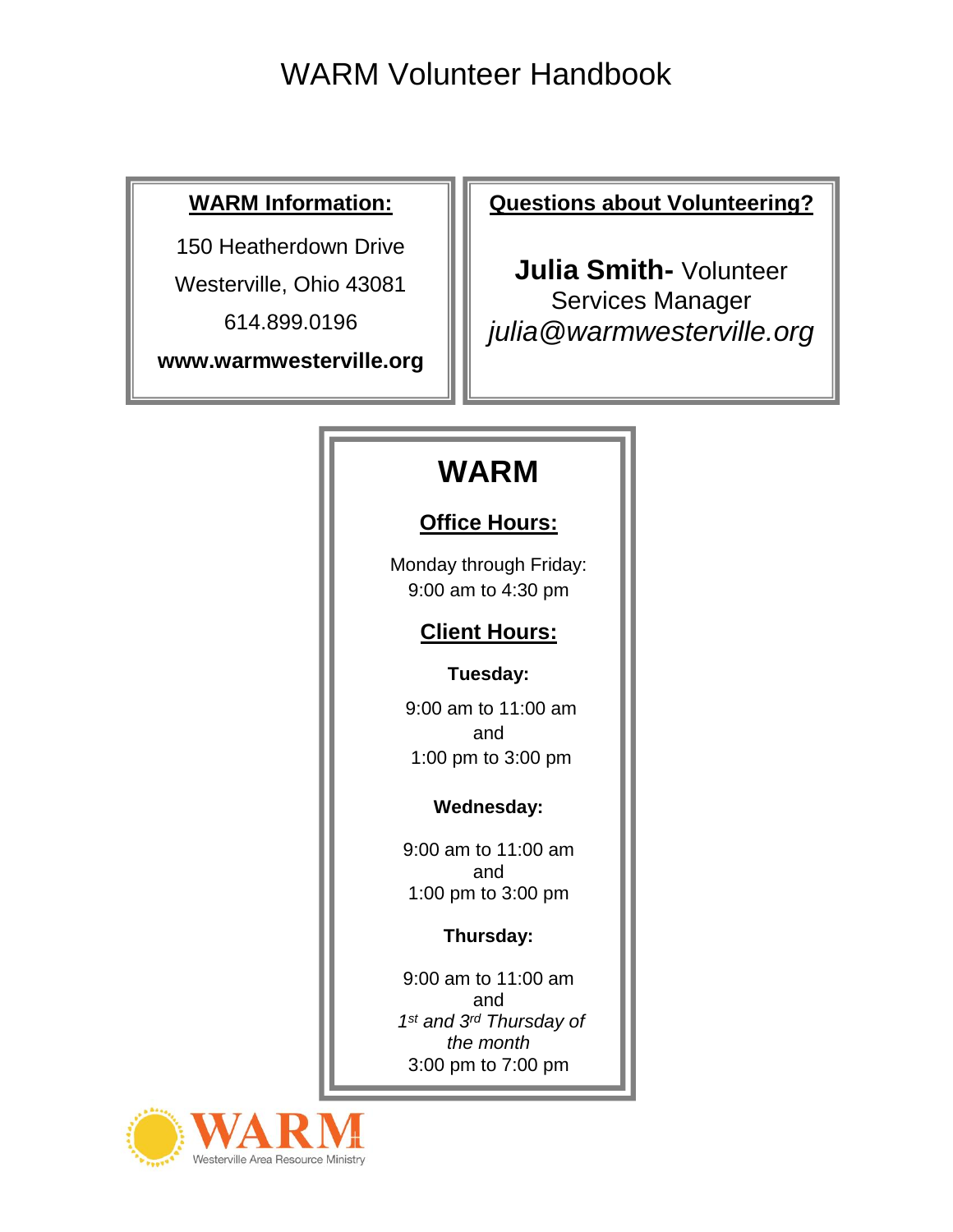### **Our Vision**

Through the grace of God, WARM will be an exemplary, faith-based organization compassionately serving the Westerville community, supporting families who are on the economic and spiritual journey of self-sufficiency.

### **Our Mission**

The work of WARM will provide compassionate, short-term assistance, educational services and spiritual support in order to encourage individuals to achieve a God-reliant, selfsufficient life while retaining dignity and hope.

## **Our Values**

- We recognize God through our work.
- We believe in the dignity of the individual.
- We work to help people become self-sufficient.
- We strive to be exemplary stewards of resources with a vision for the future.
- We exist to serve our community.
- Engage community volunteers to help carry out the mission of our agency. Volunteers will renew their efforts to be good citizens by helping to reconnect people and resources within Westerville.
- We want to be a "hand up" not a "hand out."

# **WARM HISTORY**

- Westerville Area Resource Ministry (WARM) began in the early 1970's when volunteers from St. Paul's Catholic Church created a food pantry, originally known as Paul's Pantry, in the basement of St. Paul's rectory in Westerville. Families in need received food, clothing, and emergency financial assistance through the efforts of dedicated volunteers.
- $\cdot \cdot$  In the 1980's, ministers from other area churches decided to collaborate to eradicate hunger in Westerville. The Westerville Area Ministerial Association adopted this project, and WARM was born. In 2001, WARM obtained 501© (3) nonprofit status as a faith-based organization.
- WARM has become a local leader in addressing poverty issues such as food insecurity. We moved to the current 40,000 sq. ft. facility in 2014.

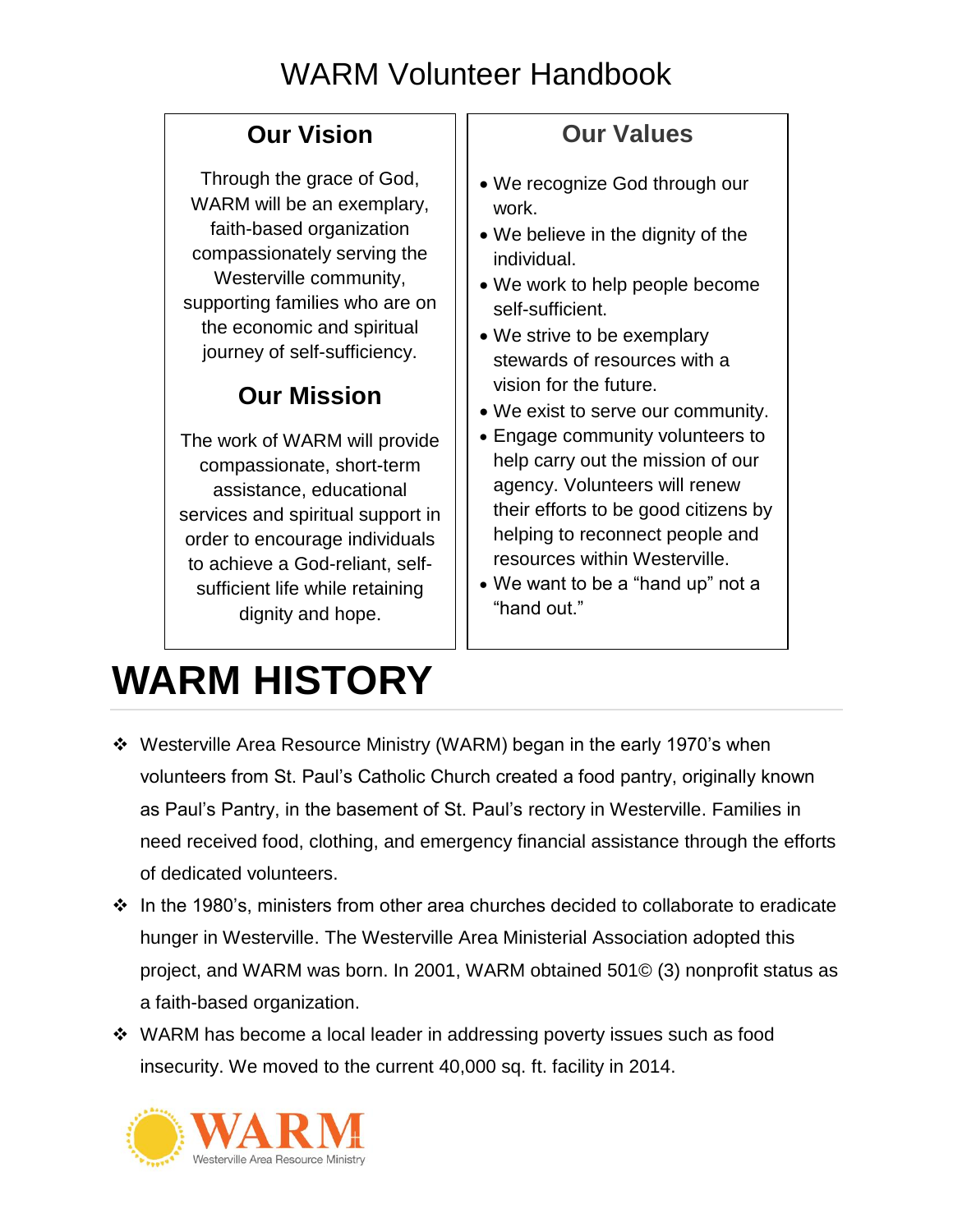## **WHO WE SERVE**

 Today, WARM serves individuals and households who are within 200% of the poverty level guidelines. These individuals have been referred to us by HandsOn (LSS 211), a local church, school or other Community Partner.

## **WARM SERVICES & PROGRAMS**

#### **ONLINE** *ChoiceMarket*

- Provides food and other essential household items to eligible clients
- Individuals may visit 2 times a month for nutritional assistance

#### **Childhood Nutrition**

- Kids Lunch Club
	- o Summer program to provide hot lunches and more to children
	- $\circ$  14 locations run by WARM KLC staff, assisted by volunteers
- Share Bac a Pac
	- o Weekend meals to Westerville School students throughout the school year
	- o Meals packed and delivered by volunteers

#### **Client Services**

- Connects clients to resources
- Personal assistance with personal goals while meeting nutritional needs

#### **Spiritual Support**

- Pastoral Care Ministry
- Referrals to Westerville area churches
- Bibles, prayer cards, Christian books and literature

#### **Employment Services**

- *Way 2 Work* Employment Program
- Job readiness skills, interviewing and resume writing
- One-on-one job coaching, individual goal setting and employment plans

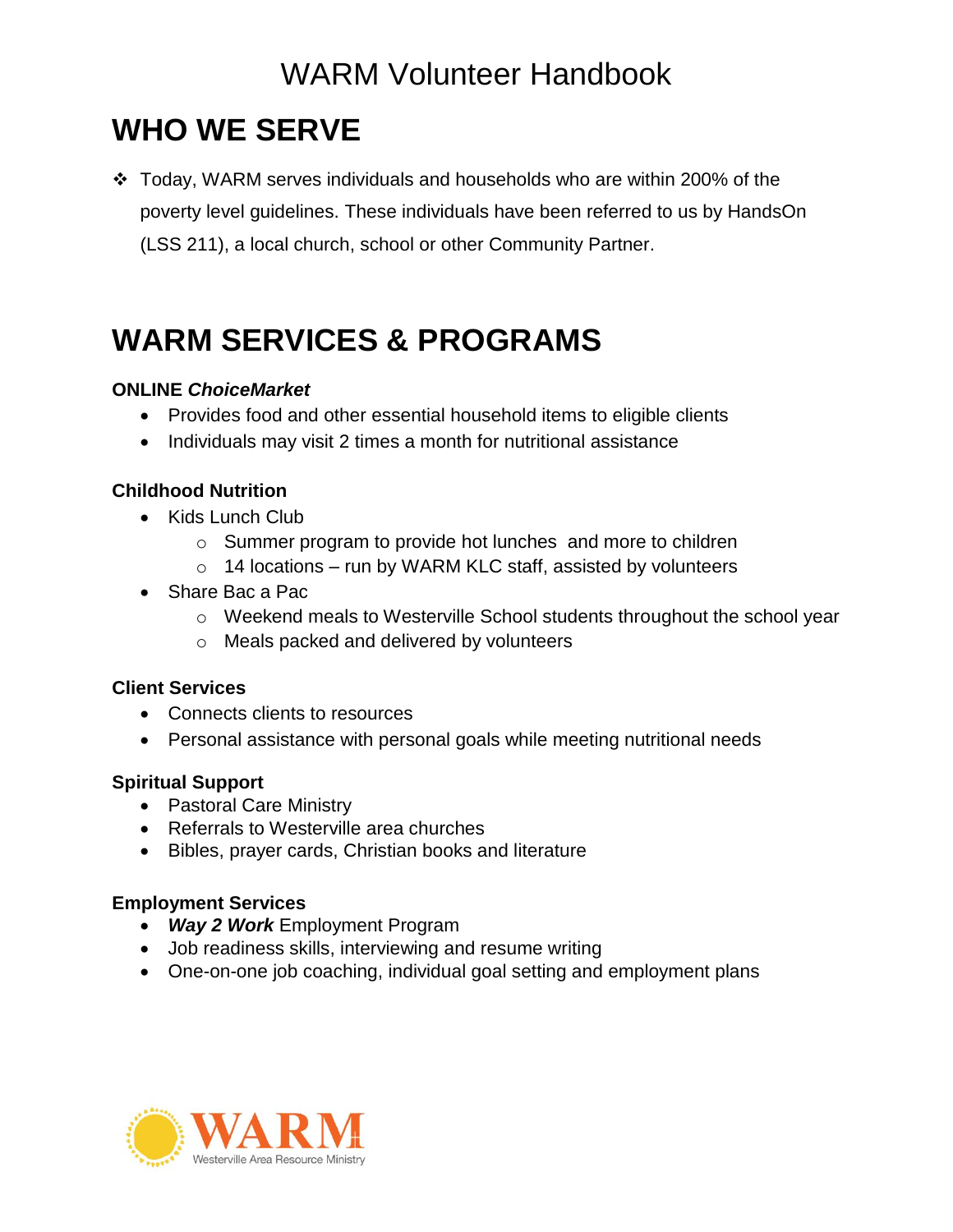## **TABLE OF ORGANIZATION**

All of these services play a very important role on the impact of WARM!



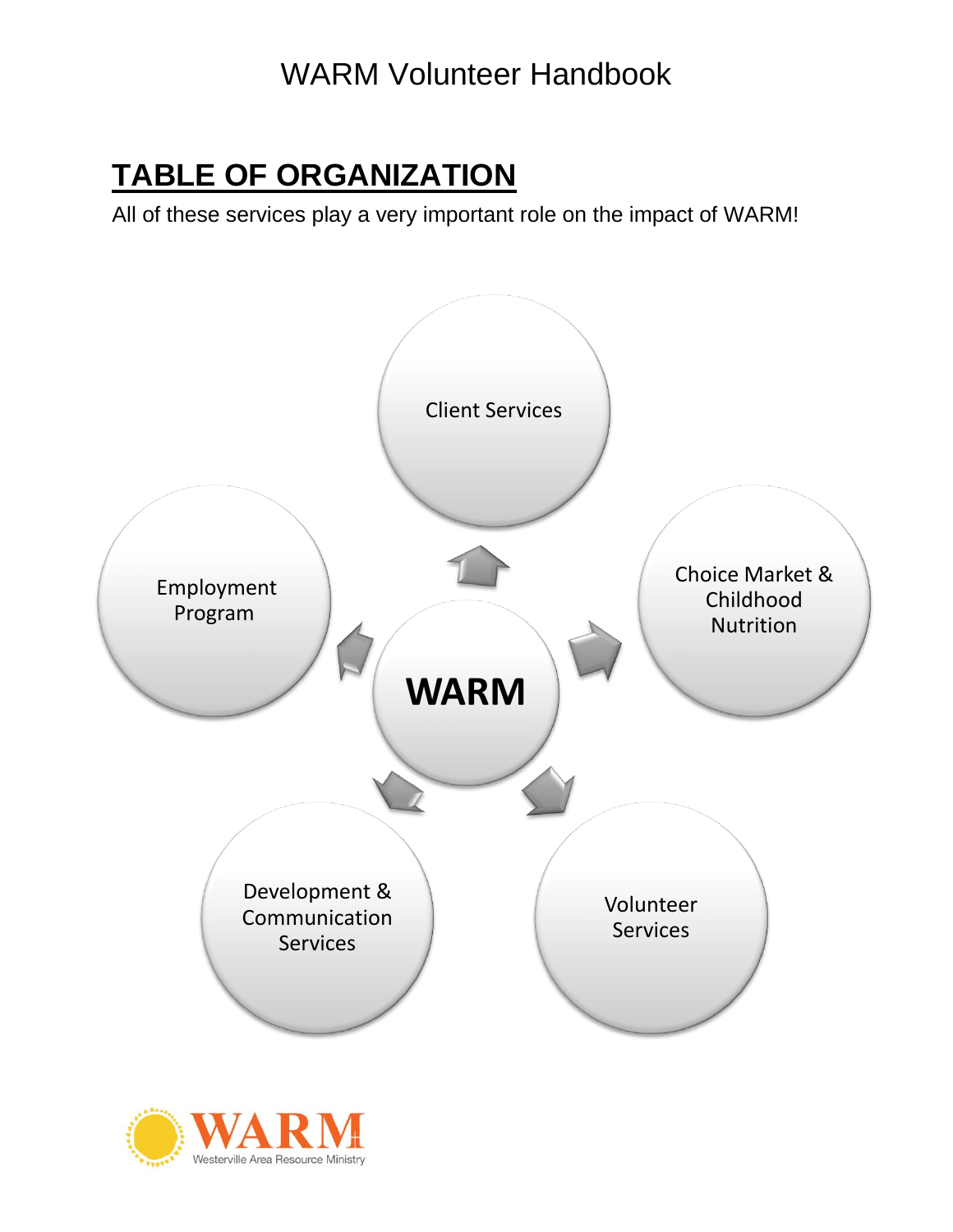## **WARM Individual Volunteer Roles**

**ONLINE** *ChoiceMarket (OCM)* **& Other Roles**

| <b>Role</b>                                                  | # Vols<br>/ shift | <b>Shifts</b>             | <b>Position Description</b>                                                                                                                                         |
|--------------------------------------------------------------|-------------------|---------------------------|---------------------------------------------------------------------------------------------------------------------------------------------------------------------|
| <b>Dry Goods</b><br><b>Shopper</b><br>OCM                    | 4                 | MTW am                    | Fulfill client orders in the Quality Control Room<br>of dry goods (cans, boxed items, personal care)                                                                |
| <b>Fresh Market</b><br><b>Shopper</b><br><b>OCM</b>          | 3                 | MTW am                    | Fulfill client orders in fresh market and cooler<br>(dairy, produce, meat, bread)                                                                                   |
| Order<br><b>Confirmation</b><br><b>OCM</b>                   | $\overline{2}$    | MTW am                    | Confirm all fresh and dry items are selected for<br>client orders and move order crates to appropriate<br>shelves in garage area for client pick up the next<br>day |
| <b>Cart Runner</b><br>OCM                                    | $\overline{2}$    | <b>TWR</b><br>am/pm       | Put client's fresh and dry items together (already<br>on shelves) and load into client cars as clients<br>arrive for appointments                                   |
| <b>Quality Control</b><br>OCM                                | $\overline{2}$    | MTWR am                   | Break down and go through food donations, often<br>portioning items into appropriate sizes for clients                                                              |
| <b>Dry Goods</b><br><b>Stocker</b><br>OCM                    | $\overline{2}$    | MTW pm                    | Replenish items in Quality Control Room (cans,<br>boxed items, personal care)                                                                                       |
| <b>Fresh Market</b><br><b>Stocker OCM</b>                    | 1                 | MTW pm                    | Replenish items in Fresh Market (produce, meat,<br>bakery)                                                                                                          |
| <b>Distribution</b><br><b>Center Inventory</b><br><b>OCM</b> | 1                 | <b>MTWRF</b><br>am/pm     | Rotate inventory from Distribution Center into the<br>SmartChoice system; general DC organization                                                                   |
| <b>Greeter</b><br>OCM                                        |                   | <b>TWR</b><br>am/pm       | Greet clients at cars and check them into the<br><b>Pantry Trak system</b>                                                                                          |
| <b>Client Assistant</b><br>OCM                               | $\overline{3}$    | <b>MTWRF2</b><br>shifts   | Work in Help Center to take client product orders<br>over the phone                                                                                                 |
| <b>Childhood</b><br><b>Nutrition</b>                         | $\overline{2}$    | MF am<br>(school<br>year) | Work in Childhood Nutrition Room to pack meals,<br>date check items, rotate product for Share Bac a<br>Pac or Kids' Lunch Club                                      |

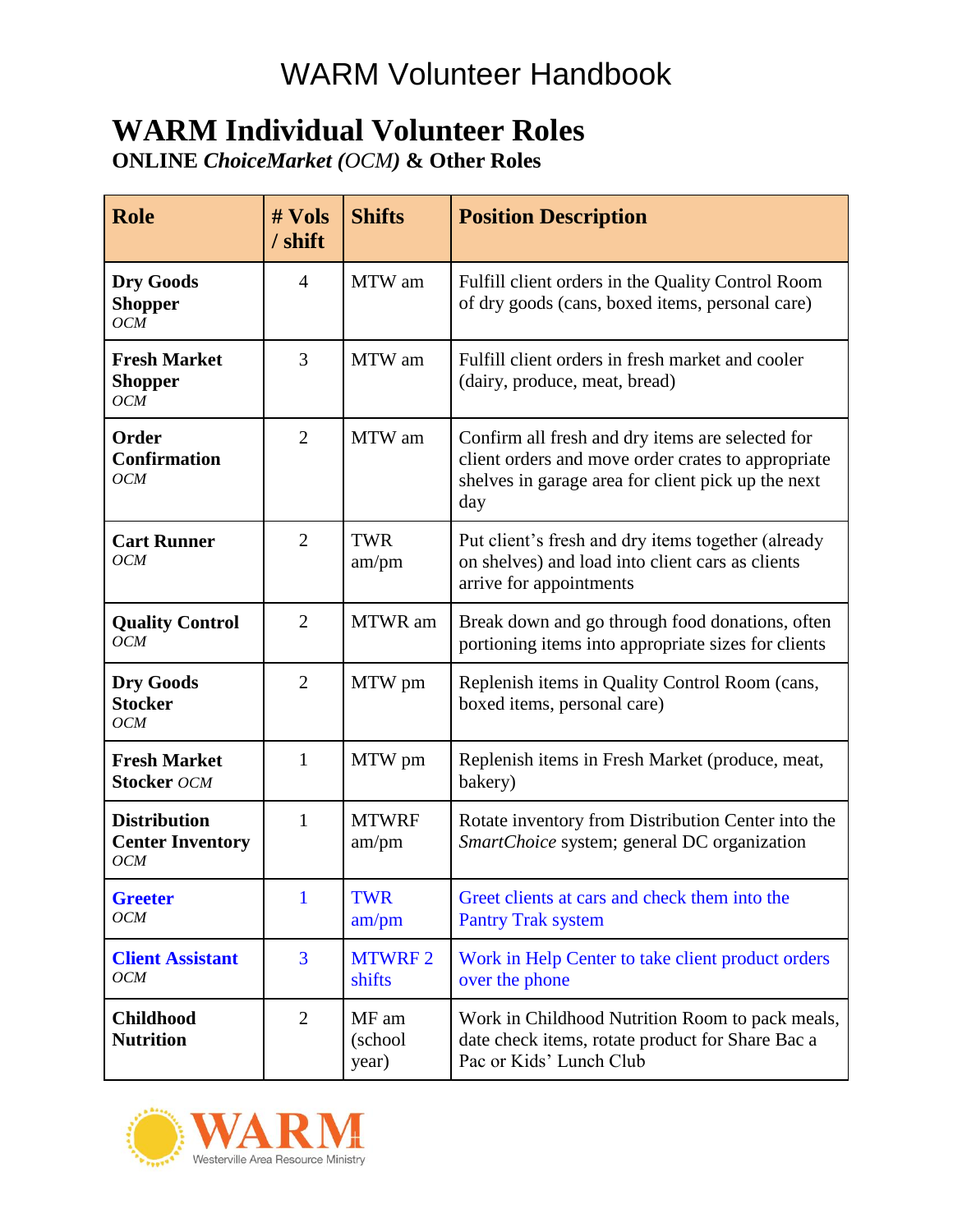| <b>Driver</b>                                            | $\overline{2}$ | <b>MTWRF</b><br>am        | Pick up items from various markets and<br>restaurants in WARM vehicles                                                                 |
|----------------------------------------------------------|----------------|---------------------------|----------------------------------------------------------------------------------------------------------------------------------------|
| <b>Front Desk</b>                                        |                | <b>MTWRF</b> as<br>needed | Answer phones, greet visitors, manage guests                                                                                           |
| <b>Service Learning</b><br><b>Leader</b>                 | varies         | varies                    | Lead various community groups in service<br>projects in the Distribution Center (sorting, date<br>checking, meal packing, etc.)        |
| <b>Pastoral Coach</b><br>specific experience<br>required | 1              | <b>TWR</b><br>am/pm       | Pray with clients and/or staff; offer spiritual<br>support to all                                                                      |
| Way 2 Work<br><b>Volunteer</b>                           | varies         | varies                    | Help clients and others with resumes, interviews<br>or other workforce development areas                                               |
| <b>Specialized</b><br><b>Volunteer Role</b>              | varies         | varies                    | Use your personal experience or ideas in new<br>ways you create to help WARM                                                           |
| <b>Special Event</b><br><b>Volunteer</b>                 | varies         | varies                    | Join WARM for fun and uplifting events - no<br>experience required - Fresh Markets,<br>Thanksgiving Blessing, Holiday Food Drive, etc. |

*All positions in blue require special WARM-provided training - contact Julia for details*

### *Service Project Groups*

Do you work at a company or organization with a yearly service day? Want to volunteer with your church group to help somewhere? Does your school require service hours? Is your club or team trying to meet its service quota? Come and serve at WARM through our Service Project group program! We host community groups of every size and every age – work can be scaled to all abilities. Please contact **Julia Smith** at [julia@warmwesterville.org](mailto:julia@warmwesterville.org) to schedule a project!